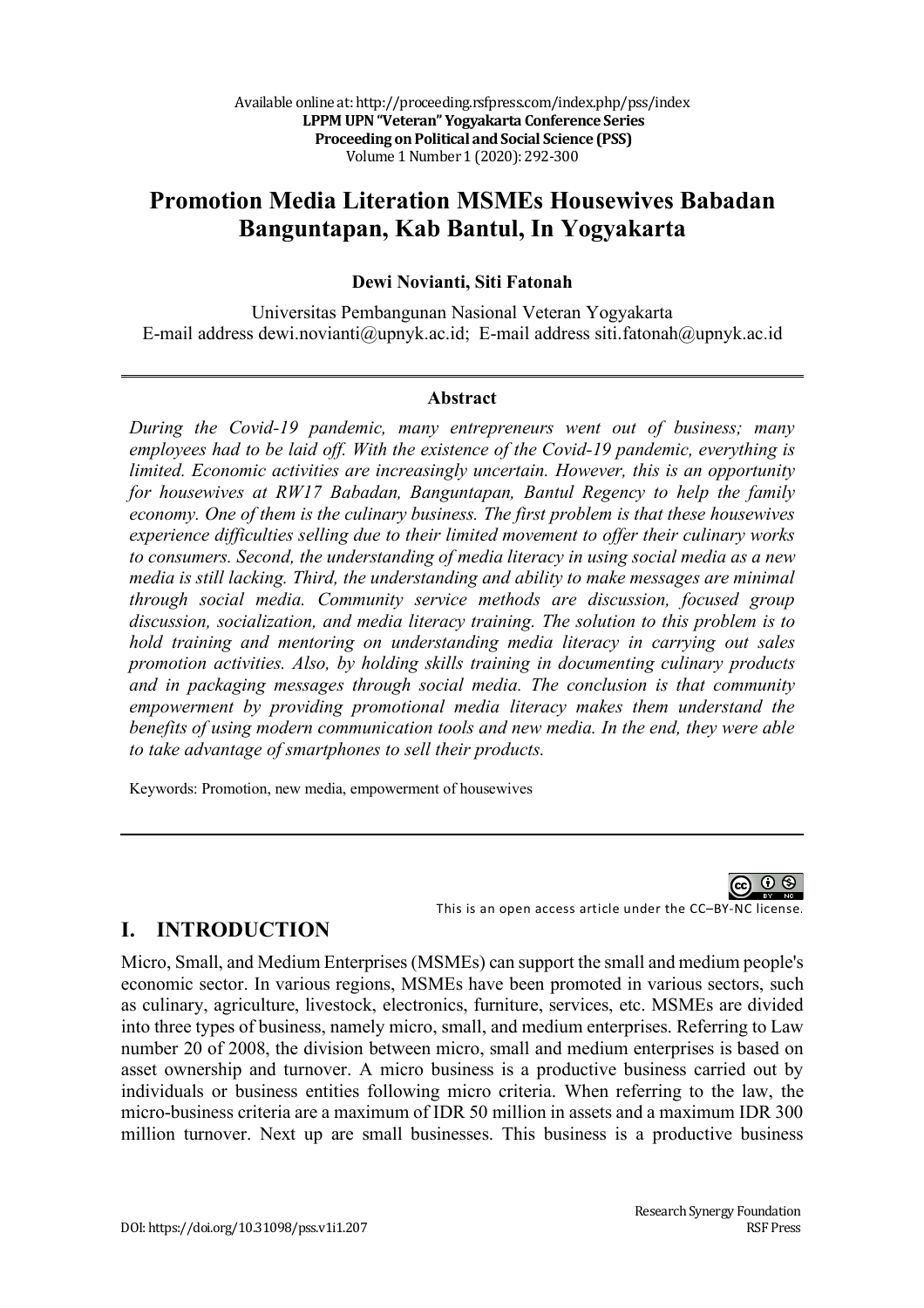established by individuals or business entities. And not a subsidiary or branch of large companies. Small businesses have asset criteria between Rp. 50 million to Rp. Five hundred million and a turnover of around Rp. 300 million to Rp. 2.5 billion. The last is medium enterprises. This is a productive economic enterprise that is established by individuals or business entities. Not a subsidiary or branch of a large company. Medium-sized businesses have the criteria for total assets ranging from IDR 500 million to IDR 10 billion and a turnover of between IDR 2.5 billion to IDR 50 billion (Herdiyanto, 2020).

Often people look at MSMEs with one eye, but this type of business is the hope of the State of Indonesia. In 1997, there was a monetary crisis that caused many large companies to collapse. MSMEs continued to survive and even became the pillars of the economy at that time.

MSMEs in Bantul Regency is one of the economic sectors of the Bantul Regional Government which is expected to be able to improve the welfare of the people in the middle to lower classes, considering that this business has a vision that is in line with the government's program to reduce community unemployment through the opening of new jobs. Bantul Regency Government re-enumerates the number of micros, small and medium enterprises (MSMEs). From the provisional data collection results, the number of MSMEs in Bantul is around 48,000, and only 24,000 have data by name in each district. This number is less than the results of data collected by the Central Statistics Agency (BPS), which states that there are 121,000 MSMEs on Bumi Projotamansari (jogjapolitan, 2020). This large amount is an asset for the Bantul Regency Government to develop the people's economy. However, unfortunately, the spread of the coronavirus or Covid-19 has had an impact on business actors, especially Micro, Small, and Medium Enterprises (MSMEs). Many of the MSMEs experienced a decrease or even a loss. Since the Bantul Regency Governmentissued Circular Number: 440/01560 concerning the temporary closure of tourism objects to prevent the transmission of Covid-19 infection, it was continued with the extension of the closure of tourist objects from 01 to 31 April 2020 through Circular Number: 440/01615 resulting in sale transactions buying has decreased very significantly. For example, Manding Craft Center because so far, most buyers at Manding Craft Center outlets are tourists outside the region who take the time to visit to buy goods as souvenirs (Kriogia.com, 2020).

Not only at the Manding center, but other MSMEs are also feeling the impact of the Covid-19 outbreak. Among them are the MSMEs PKK RW 17 Babadan, Banguntapan, Bantul. So far, the MSMEs PKK RW 17 Babadan, Banguntapan, Bantul are considered sufficient to help the family economy. The business they are doing is in the culinary field. The types of culinary produced include pastries, angkringan, meatball tofu, various snacks and snacks, rice boxes, Basreng, Kriwil Chicken, Es Susu Coki, and Peyek Kentang, Teri, Spinach, dry tempeh, and tempe kremes. Quite a variety of businesses that are produced by MSMEs PKK RW 17 Babadan, Banguntapan, Bantul. Their turnover is still very small, as seen in the following table: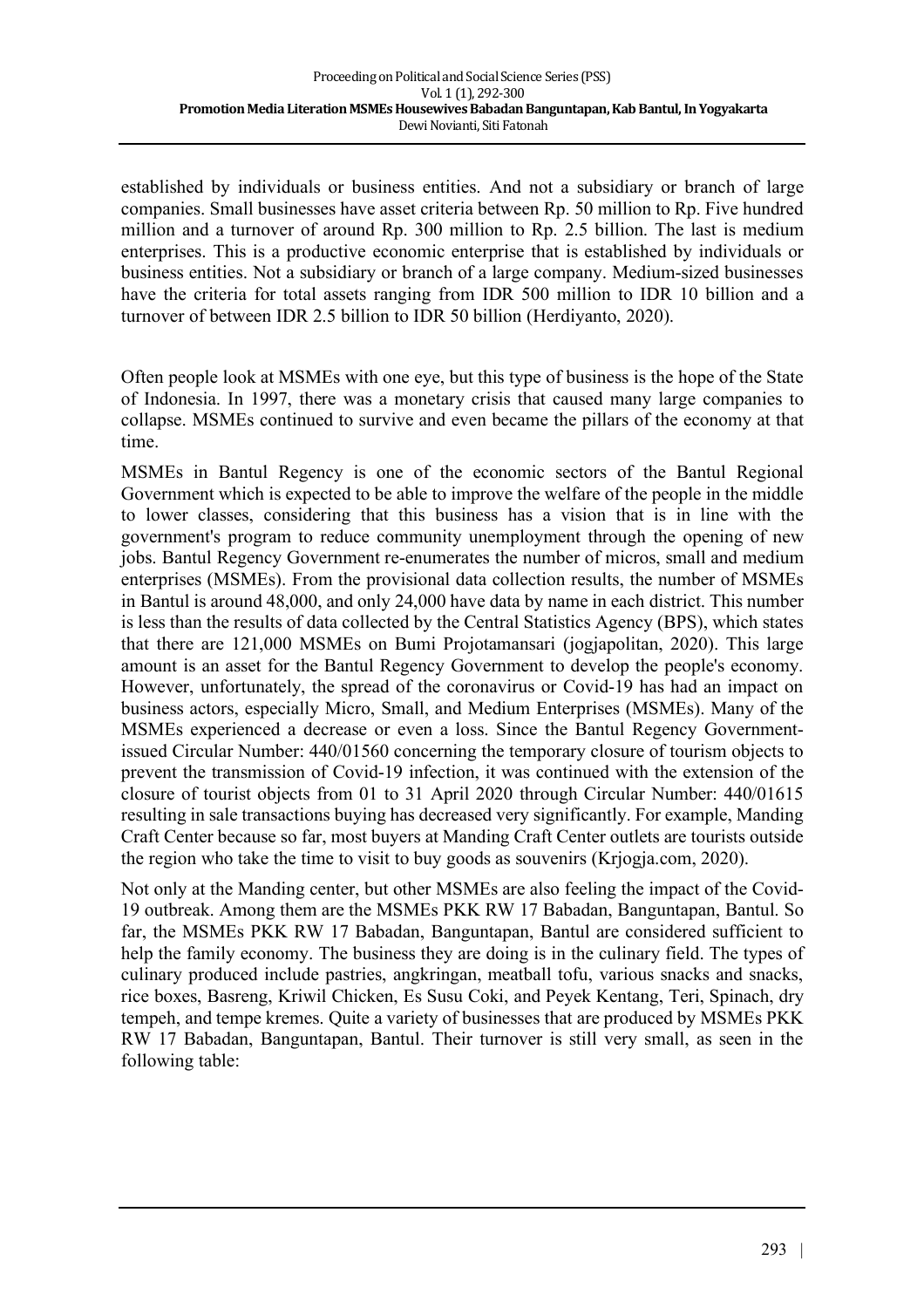| N <sub>O</sub> | <b>NAME</b>     | <b>TYPE OF BUSINESS</b>         | <b>OMSET</b>        |
|----------------|-----------------|---------------------------------|---------------------|
|                |                 |                                 | <b>MONTHLY Rp</b>   |
|                | Nia Kurniati    | Pastry                          | $500.000 - 750.000$ |
| $\overline{2}$ | Sri Yatini      | <b>Snack And Rice Box</b>       | 500.000             |
| 3              | Ainun Irvani    | Angkringan                      | 900.000             |
| $\overline{4}$ | Noormawati      | Meatball tofu                   | 10.000.000 (bruto)  |
| 5              | Zuni Nuryanto   | Snack, Rice Box, Various Snacks | 2.000.000           |
| 6              | Astuti Widayani | <b>Snacks Market</b>            | 1.200.000           |
| $\overline{7}$ | Karniyatun      | Food stalls                     | 1.000.000           |
| 8              | Atik Daniswari  | Basreng, Kriwil Chicken, Coki   | 750.000             |
|                |                 | Milk Ice, Dried Peanuts         |                     |
| 9              | Gunadi          | Peanut Peyek, Anchovies,        | 400.000             |
|                |                 | Soybeans, Spinach, Green Beans  |                     |
| 10             | Sri Hatun       | Catfish Pecel                   | 800.000             |
| 11             | Dwiriwanti      | <b>Snack Box N Catering Tk</b>  | $1.000.000 -$       |
|                |                 |                                 | 1.500.000           |

Table 1. Types of Business and MSME Turnover Women PKK RW 17 Babadan, Banguntapan, Bantul

#### Source: MSMEs PKK RW 17 Babadan, Banguntapan, Bantul, 2020

The small monthly turnover is due to the lack of incessant marketing or promotional communication activities carried out. The PKK ladies are just waiting for the ball. Also, their marketing coverage area is very narrow only around where they live. These MSMEs are still traditional in promoting their business results. Especially after the Covid-19 outbreak emerged, sales continued to decline. Limitations of MSMEs PKK RW 17 Babadan, Banguntapan, Bantul in marketing this product due to their lack of knowledge about digital promotional media currently rife. There are various promotional media, including conventional mass media such as magazines, newspapers, tabloids, radio, and television. Media promotion with mass media requires a lot of money. In today's digital era, media promotion is getting easier. Just by using social media individually, PKK women who do MSMEs can carry out sales promotion activities. Even if they are already literate in digital media, they can efficiently market their culinary products even during the Covid-19 outbreak.

Digital media literacy is not only for teenagers, students, or housewives who monitor children and their families in interacting with the media. MSME players also need digital media literacy. Digital media literacy here means to help MSMEs PKK RW 17 Babadan, Banguntapan, Bantul in promoting their business products so that their market area becomes even broader and more accessible. Various promotional media can be used, such as FaceBook, social media, Instagram, Line, WhatsApp, and youtube. Hopefully, it can help increase the productivity of PKK RW 17 Babadan women, Banguntapan, Bantul. Muara, in the end, is to help improve family welfare.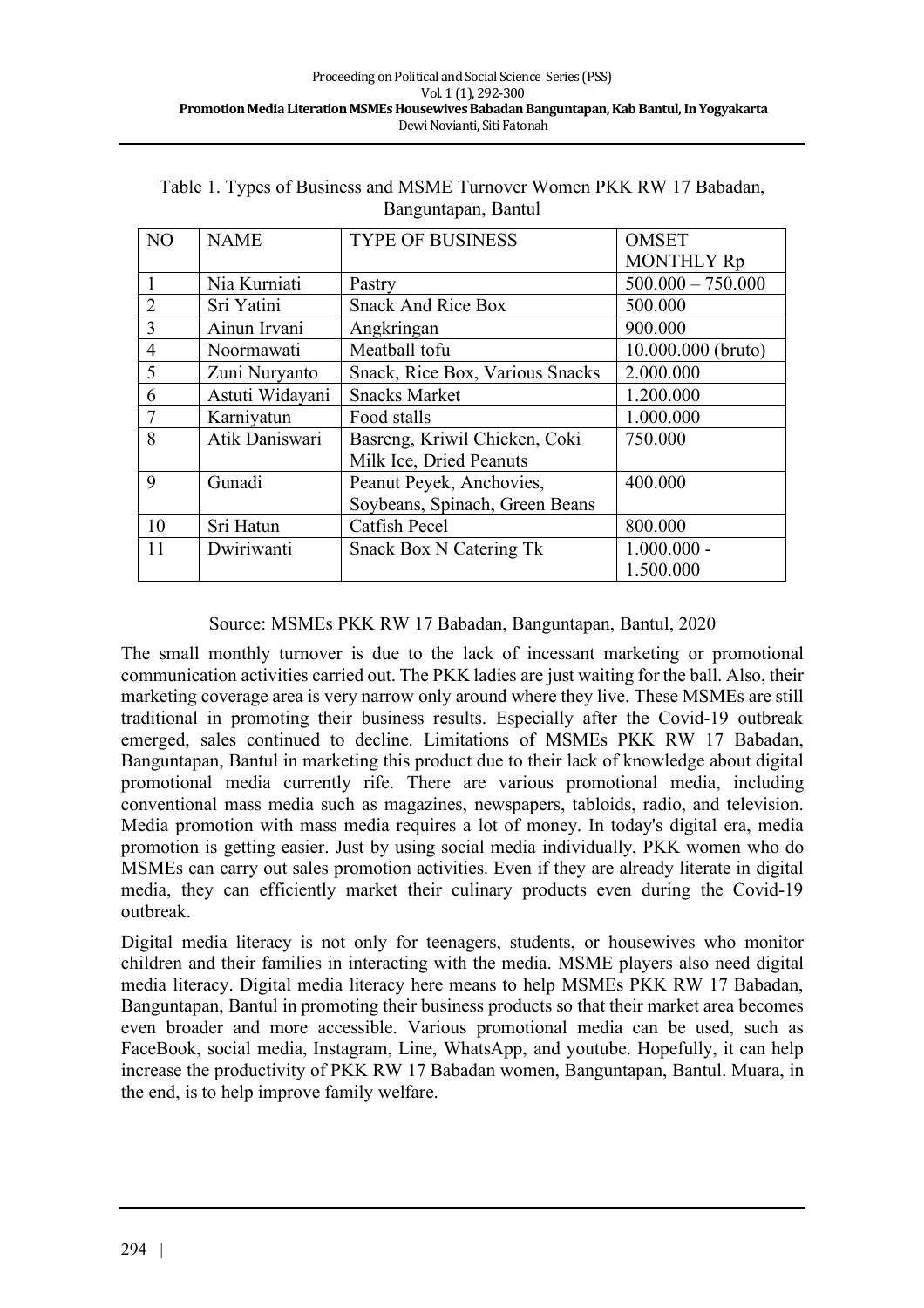The economic condition of the women of PKK RW 17 Babadan, Banguntapan, Bantul, which tends to be low, is very vulnerable to various social problems. This condition also has an impact on the quality of the environment and public health. MSMEs PKK RW 17 Babadan, Banguntapan, Bantul is located in Babadan village, Banguntapan Bantul. When the earthquake occurred at the time of the earthquake on 27 July 2006, this area was among the most severely affected, which resulted in a slowdown in economic and educational development. Currently, the Covid-19 outbreak is sweeping the world, including Indonesia and especially Bantul. Since the Bantul Regency Government-issued Circular Number: 440/01560 concerning the temporary closure of tourism objects to prevent the transmission of Covid-19 infection, it was continued with the extension of the closure of tourist objects from 01 to 31 April 2020 through Circular Number: 440/01615 resulting in sale transactions buying has decreased very significantly.

The statistics of the MSMEs PKK RW 17 Babadan, Banguntapan, Bantul are 11 people with 11 businesses, with various educational backgrounds ranging from high school, MAN, to elementary school graduates.

The majority of MSME business types for PKK RW 17 Babadan, Banguntapan, Bantul are culinary or food. As stated in the situation analysis above, the SME PKK RW 17 businesses are quite diverse; it is just that their turnover is still minimal.

Precisely, the problems faced by partners can be mapped as follows:

- 1. Lack of marketing or promotional communication carried out by MSMEs PKK RW 17 Babadan, Banguntapan, Bantul.
- 2. Ignorance of effective marketing communication media to increase business sales
- 3. The scope of the marketing area is still minimal, which is only around where they live.
- 4. Competition in culinary tourism is currently very high, so knowledge of marketing communication using digital media is needed
- 5. The world is being hit by the Covid-19 outbreak, which has a broad impact, including the decline in the people's economy. The government and citizens' implementation of lockdown makes the space for MSMEs PKK RW 17 Babadan, Banguntapan, Bantul increasingly narrow.

The formulation of the problem is how MSMEs PKK RW 17 Babadan, Banguntapan, Bantul in promoting their products by utilizing social media.

### **II. LITERATURE REVIEW**

Improvement in the quality of life is always needed, especially in the economic field. Empowerment of women as family economic helpers is a common practice in society. Community empowerment is a planned social change strategy aimed at overcoming problems or meeting community needs. In the empowerment process, the community gets lessons so that they can independently make efforts to improve the quality of their life. Thus, the process must be carried out with the community's full involvement gradually, continuously, and sustainably (Wildan & Sumarno, 2015).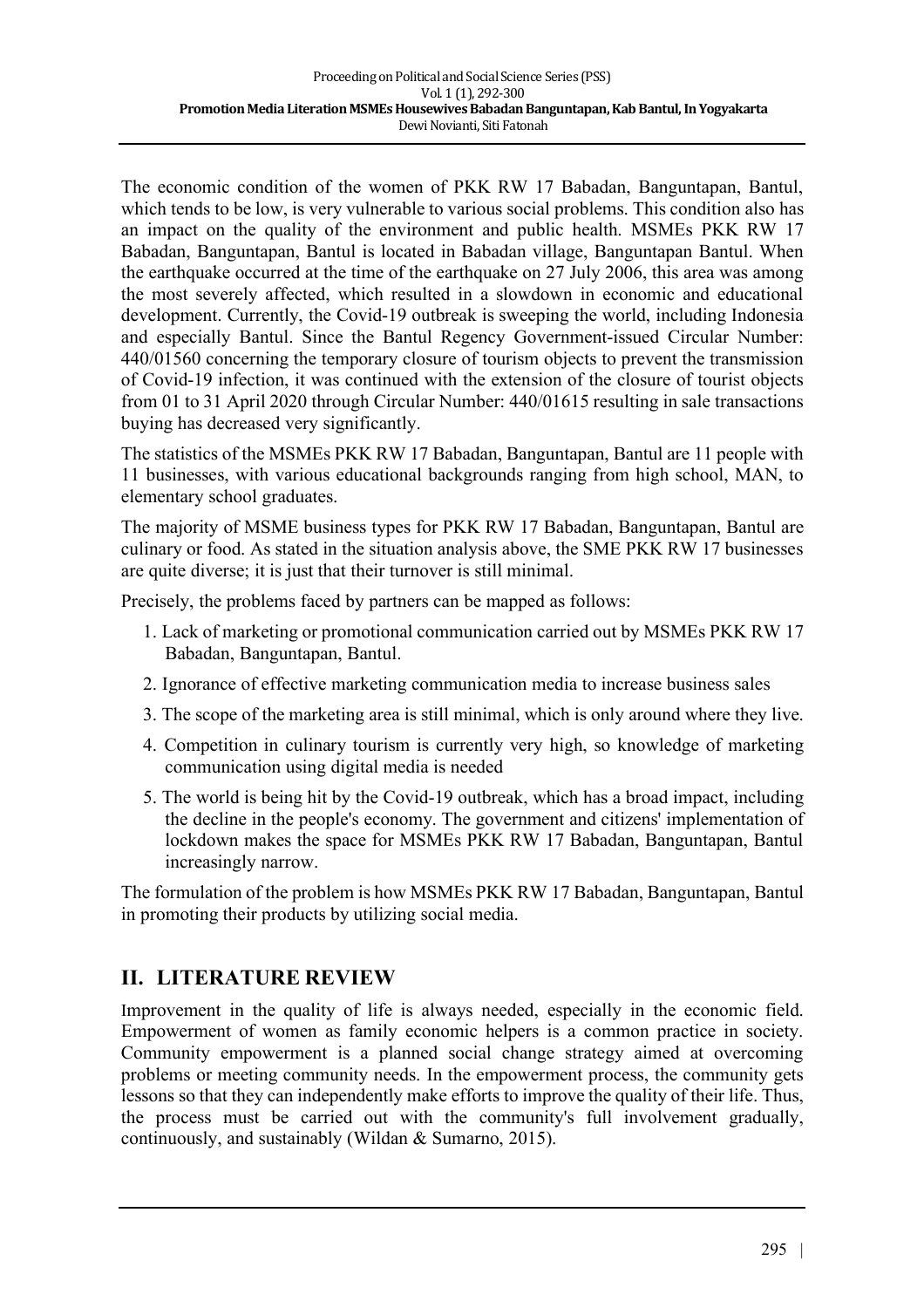According to Jim Ife, the meaning of empowerment means providing resources, opportunities, knowledge, and skills to citizens to increase their ability to determine their future and participate in and influence the lives of their communities (Jim Ife, 1995: 182). In this community service activity, economic empowerment is carried out by providing understanding and skills in utilizing and packaging promotional messages so that the community, especially RW Babadan, a housewife. Communication is the process of delivering messages from communicators to communicants. In this process, there are elements of communication, namely: communicators, messages, communicating media, and the impact of communication. The variety of media today makes people have to be good at choosing the right media and interesting messages so that the communicators' goals are achieved. This means that communication can run effectively. One of the media that is currently booming is new media. According to Denis McQuail in his book Mass Communication Theory (2011: 43), the main characteristics of new media are their interconnectedness, their access to individual audiences as message recipients and senders, their interactivity, various uses as open characters, and their nature. -were or not depending on the location.

This media is used by the housewives of RW17 Babadan Banguntapan Bantul in promoting their business products. Rapid and innovative advances in participative Internet communications, referred to as "social media," offer modifying health behavior opportunities. Social media let users choose to be either anonymous or identified. People of all demographics are adopting these technologies, whether on their computers or through mobile devices, and they are increasingly using these social media for health-related issues (Korda & Itani, 2013). The emergence of Internet-based social media has made it possible for one person to communicate with hundreds or even thousands of other people about products and the companies that provide them. Thus, the impact of consumer-to-consumer communications has been greatly magnified in the marketplace. This article argues that social media is a hybrid element of the promotion mix because, in a traditional sense, it enables companies to talk to their customers.

In contrast, in a nontraditional sense, it enables customers to talk directly to one another. The content, timing, and frequency of the social media-based conversations occurring between consumers are outside managers' direct control. This stands in contrast to the traditional integrated marketing communications paradigm whereby a high degree of control is present. Therefore, managers must learn to shape consumer discussions that are consistent with the organization's mission and performance goals. Methods by which this can be accomplished are delineated herein. They include providing consumers with networking platforms and using blogs, social media tools, and promotional tools to engage customers (Mangold & Faulds, 2009).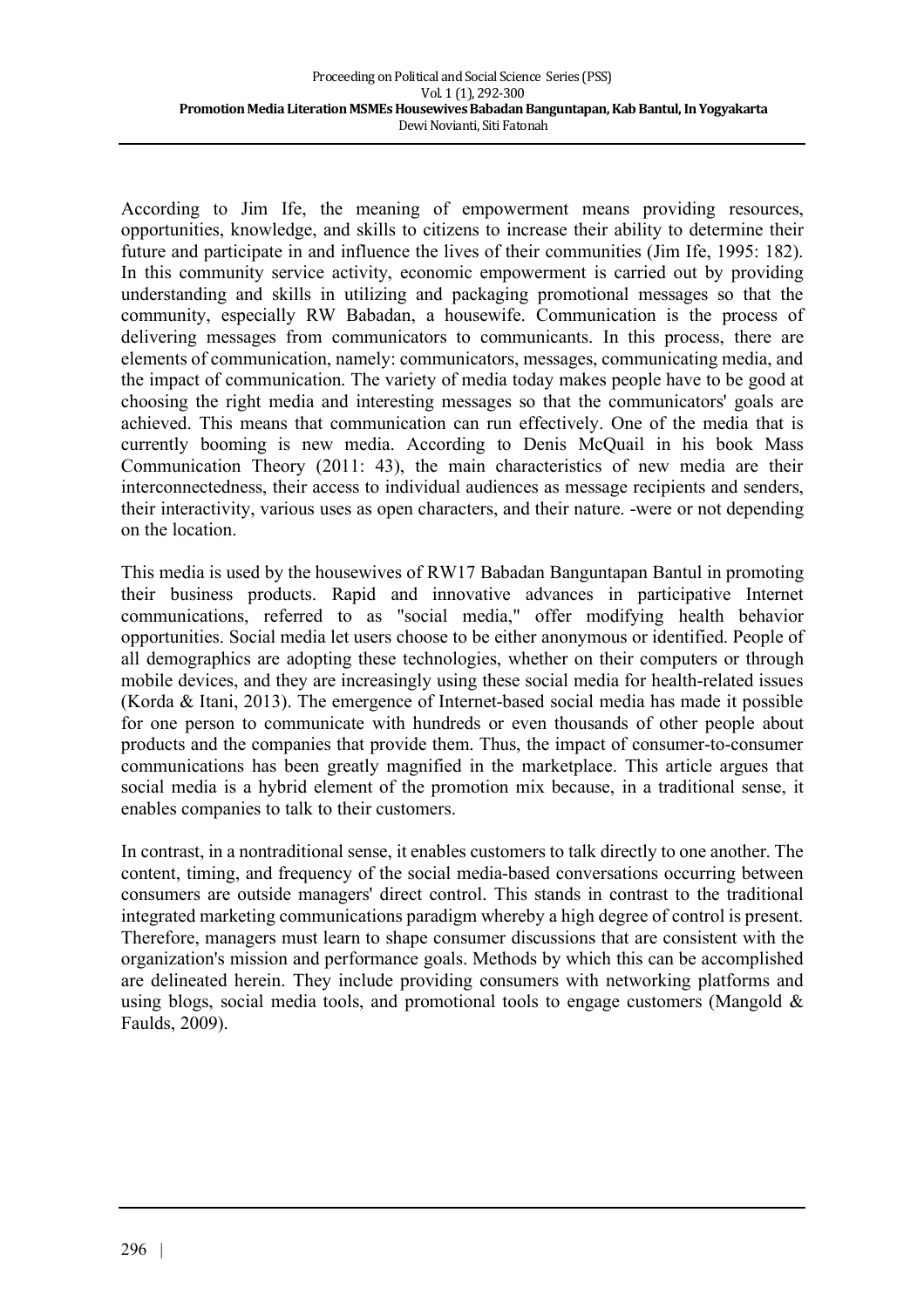# **III. RESEARCH METHODOLOGY**

The method used in community service adopts qualitative research in obtaining data. This method can help you get accurate data results because it prioritizes interaction, communication, and perception. As in qualitative research, according to Sugiyono (2014: 216), it concludes that qualitative research is research that is used to examine the condition of an object that is natural (as opposed to an experiment) where the researcher is the key instrument, the data collection technique is done by triangulating data, data analysis is inductive, and the research results emphasize meaning rather than generalization. How to obtain data in this community service activity begins with conducting in-depth discussions and interviews with partner managers and several housewives at RW 17 Babadan, Banguntapan Bantul. Furthermore, using the FGD model or Focus Group Discussions by inviting speakers in marketing communications and the field of motivation

# **IV. FINDING AND DISCUSSION**

The development of information technology in Indonesia is increasing day by day. This is greatly influenced by the ease with which people can get efficient internet facilities supported by the consumptive pattern of the community always to compete to have communication media tools. This need seems invincible with the basic needs of the majority of Indonesians. Cellular telephones, which were only owned by the middle to the upper-class economic community, can now be said that anyone can have a cellphone because the price is meager and easy to get and the ease of getting telephone access internet facilities. In the past, cellphones were only used for telephones. However, now with the development of smartphones that can be used for social media and the convenience of internet facilities, there is a shift in benefits. Smartphones are widely used for social and e-commerce media activities. This is an opportunity for MSMEs or traditional entrepreneurs to promote their products through social media.

One of the existing MSMEs is PKK RW 17 Babadan, Banguntapan, Bantul. Researchers conducted field surveys to help overcome these problems. Researchers visited the location, discussed, and conducted in-depth interviews with housewives. These housewives are MSME actors, administrators, and partner figures. The discussion results found that during the COVID-19 pandemic, the economy of the people in Plumbon Babadan Banguntapan was paralyzed. Many husbands who become laborers of Babadan residents have lost their employment relationship with their employers or have been fired. And there are husbands who used to trade or open shops were forced not to operate.

Finally, many housewives who usually sell food try to offer them through makeshift social media. Finally, it was found that the need for partners is about understanding the importance of promotional media and the importance of making promotional media messages so that the message is conveyed well. The activities carried out are holding sharing activities through the WhatsApp group about marketing communication media content through digital media. So that partners have daily experience in interacting with the media.

The next step is to conduct Focus Group Discussions by presenting resource persons in marketing communications. From the results of the FGD, it was formulated that training on how to make messages through product documentation and selection of the right message media was needed. Partner members followed this by attending to survey problems and needs with target partners. The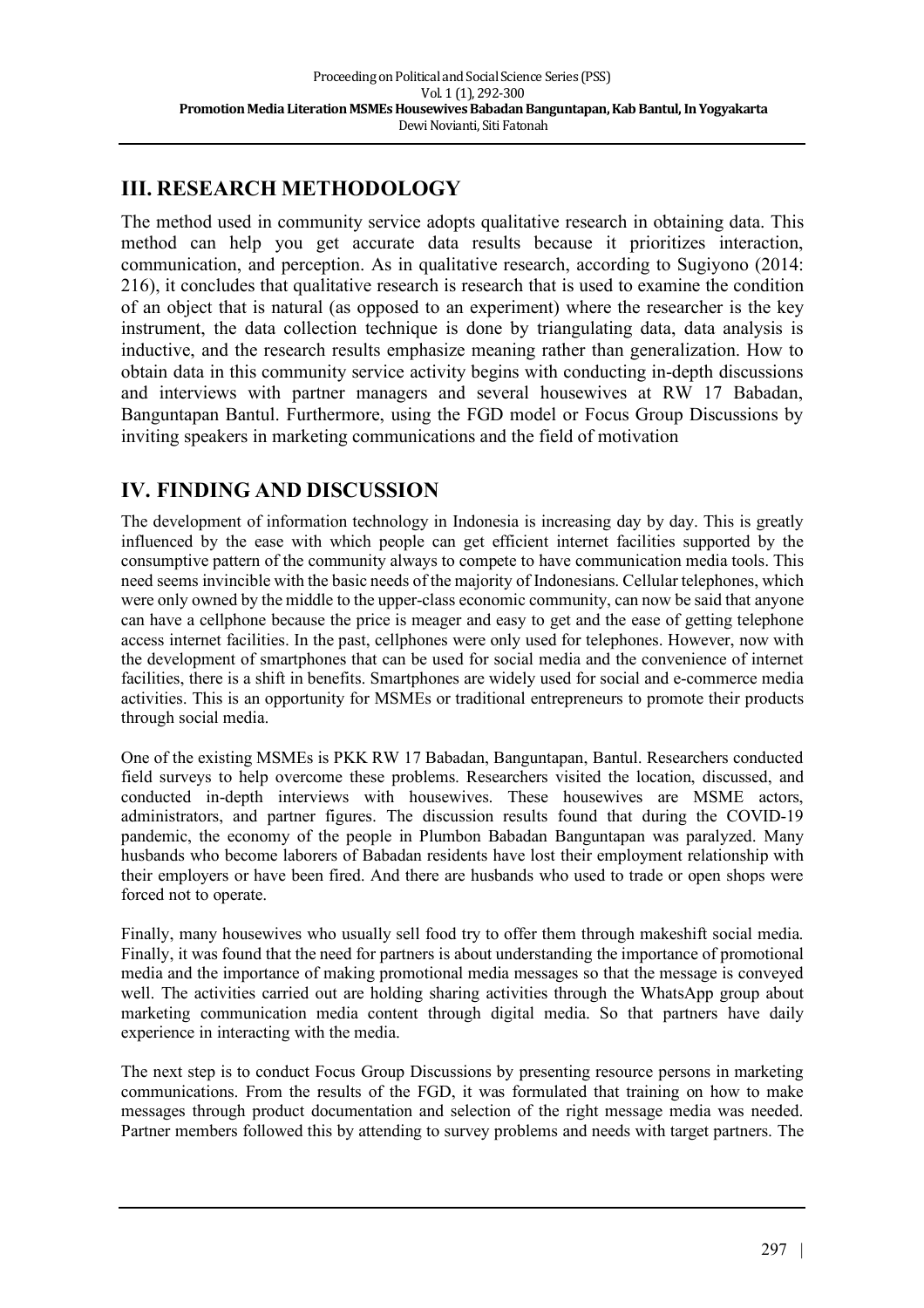findings were that many partner members were economically affected by the COVID-19 pandemic. This was of particular concern for the Team to seek opportunities by looking at the potential of MSMEs PKK RW 17 Babadan, Banguntapan, Bantul. Many housewives act as business actors to support their family's economy by producing culinary delights in food dishes. However, they still need guidance to promote



Figure 1 Promotion and socialization of media training Source: Researcher's documentation, 2020

Finally, there was a training for MSMEs PKK RW 17 Babadan, Banguntapan, Bantul, and the Trainer Team and Resource Persons. They were followed by 15 participants who are housewives who do MSMEs. Present by the Village Head and the PKK RW 17 Plumbon Banguntapan Bantul management. The training began with motivating participants to stay enthusiastic in facing the pandemic, 19. It was continued by providing understanding to partners about literacy education for marketing communication media and how to apply it to be able to apply how to use Marketing Communication media smartly. This was followed by practice, and creating sales promotion media, playing videos of successful MSME entrepreneurs using marketing communication media. The training participants all practice and send their work through the WhatsApp group and are evaluated by the Team until they can create messages and documentation through social media to promote the products being sold.

The analysis results of all Community Service activities are manifested in the form of a guidebook on media literacy and promotion for MSMEs. The hope is that the Guidebook can be used by anyone when they have a business and promote the results of that business through social media.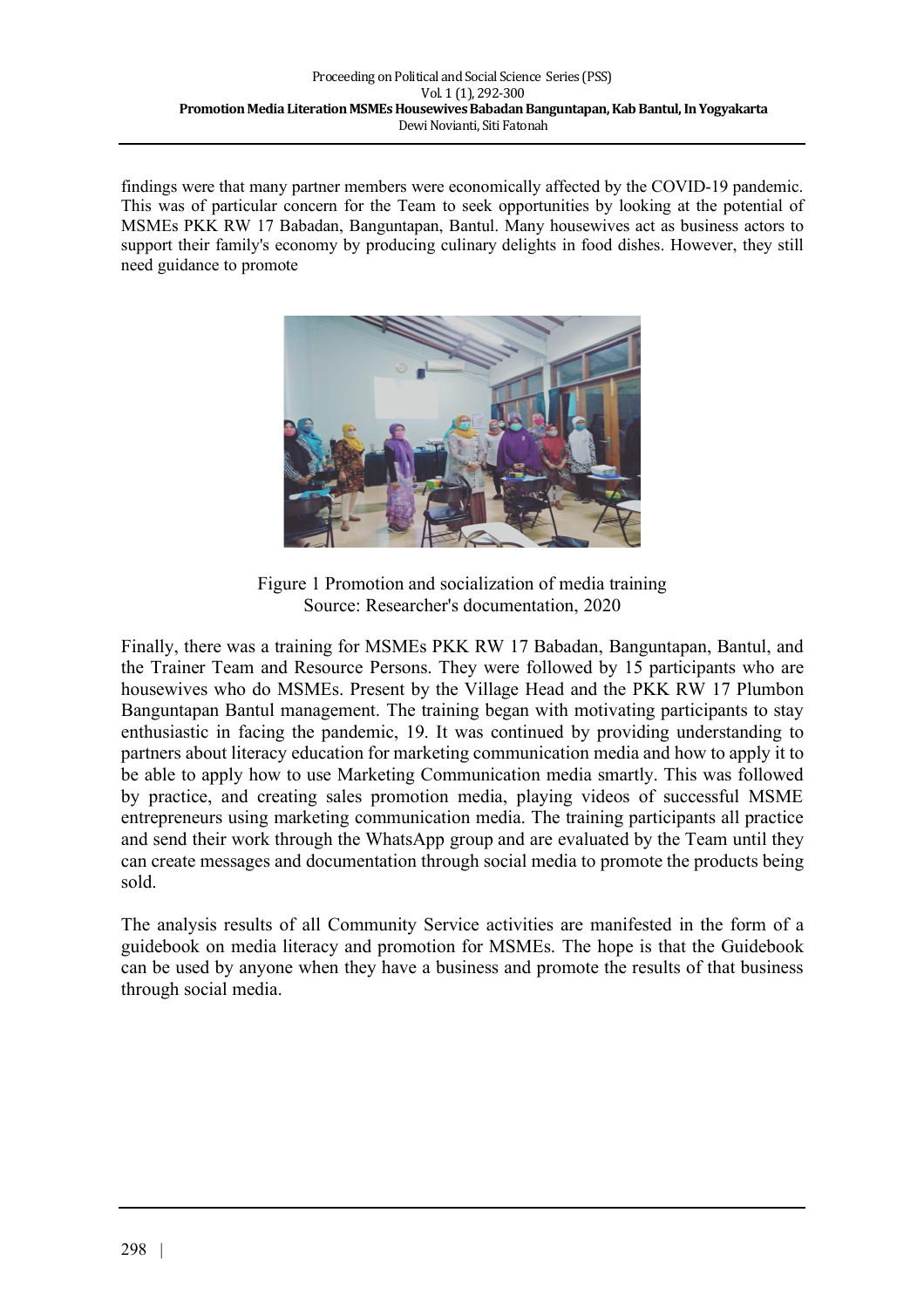

Figure 2. Results of training and mentoring Source: Researcher's documentation, 2020

# **V. CONCLUSION AND FURTHER RESEARCH**

MSMEs PKK RW 17 Babadan, Banguntapan, Bantul have high motivation to learn to use social media. It can be seen from their work after attending the training. Previously they did not understand how to make messages through social media, and now they can compose messages and choose the right media for promotion through social media. By providing promotional media literacy, empowering housewives make them understand the benefits of using modern communication tools and new media.

### **REFERENCES**

- Baran, Stanley, and Dennis K Davis. 2000. *Mass communication theory.* Wadsworth: Canada James, Potter W., 2005, *Media Literacy*, third edition. Sage Publication: New Delhi.J Ife - 1995, *Community Development: Creating Community Alternatives, Vision Analysis and Practice*. Australia: Longman,
- Korda, H., & Itani, Z. (2013). Harnessing Social Media for Health Promotion and Behavior Change. *Health Promotion Practice*, *14*(1), 15–23. https://doi.org/10.1177/1524839911405850
- Lister, M., Dovey, J., Giddings, S., et al. (2009). New media: *a critical introduction second edition*.